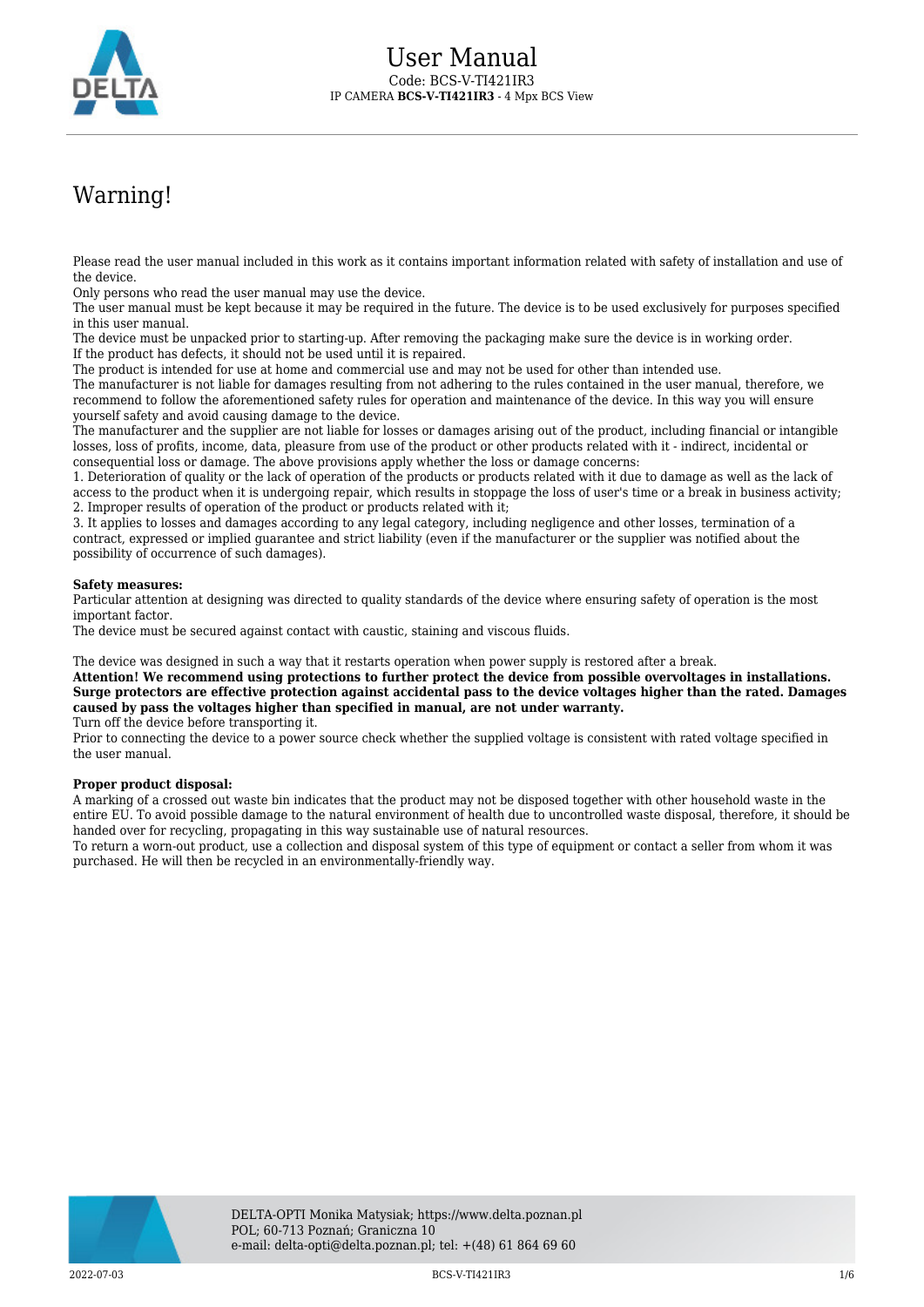



IP camera with efficient H.265 / H.264 image compression algorithm for clear and smooth video streaming at maximal resolution of 4 MPx.

PoE powering possibility, compatible with the 802.3af standard makes the device more universal and easier to install.

Camera is according to IP67 Index of Protection norm.

| Standard:                 | <b>TCP/IP</b>                                                                                                                         |
|---------------------------|---------------------------------------------------------------------------------------------------------------------------------------|
| Sensor:                   | 1/3 " Progressive Scan CMOS                                                                                                           |
| Scanning system:          | Progressive                                                                                                                           |
| Matrix size:              | $4.1$ Mpx                                                                                                                             |
| Resolution:               | $2688 \times 1520 - 4$ Mpx,<br>2560 x 1440 - 3.7 Mpx,<br>2304 x 1296 - 3 Mpx,<br>1920 x 1080 - 1080p                                  |
| Lens:                     | $2.8 \text{ mm}$                                                                                                                      |
| View angle:               | • 103 ° (manufacturer data)<br>• 99 ° (our tests result)                                                                              |
| Compression:              | H.265+/H.265/H.264+/H.264/MJPEG                                                                                                       |
| Range of IR illumination: | 30 <sub>m</sub>                                                                                                                       |
| Alarm inputs / outputs:   |                                                                                                                                       |
| Audio:                    |                                                                                                                                       |
| Memory card slot:         | Micro SD memory cards up to 128GB support (possible local recording)                                                                  |
| Main stream frame rate:   | 25 fps @ 4.0 Mpx                                                                                                                      |
| Network interface:        | 10/100 Base-T (RJ-45)                                                                                                                 |
| Network protocols:        | TCP/IP, ICMP, HTTP, HTTPS, FTP, DHCP, DNS, DDNS, RTP, RTSP, RTCP, NTP,<br>UPnP, SMTP, IGMP, IEEE 802.1x, QoS, IPv6, UDP, Bonjour, P2P |
| <b>WEB</b> Server:        | Built-in, NVR compliance                                                                                                              |



DELTA-OPTI Monika Matysiak; https://www.delta.poznan.pl POL; 60-713 Poznań; Graniczna 10 e-mail: delta-opti@delta.poznan.pl; tel: +(48) 61 864 69 60

2022-07-03 BCS-V-TI421IR3 2/6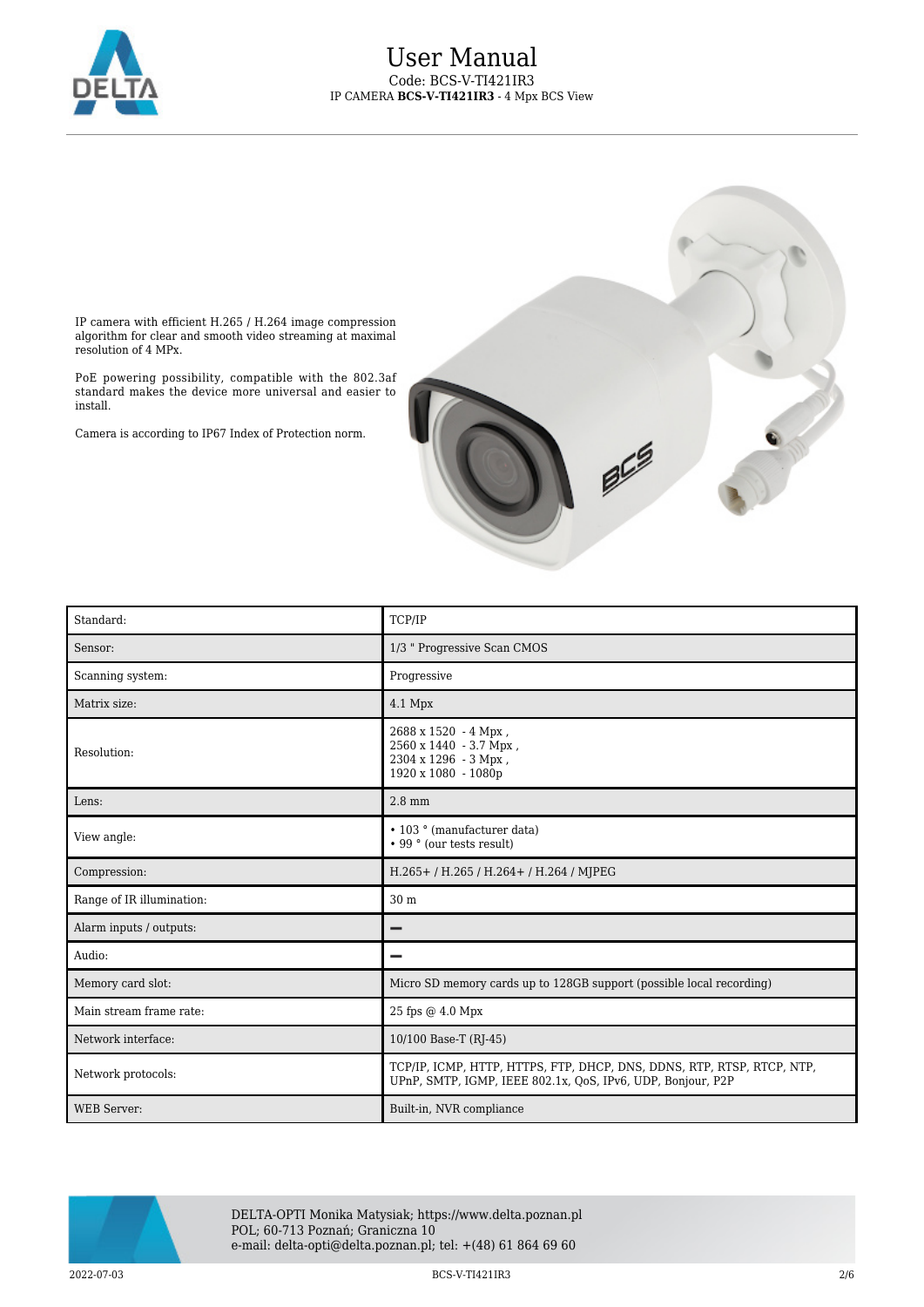

## User Manual Code: BCS-V-TI421IR3 IP CAMERA **BCS-V-TI421IR3** - 4 Mpx BCS View

| Max. number of on-line users:  | 6                                                                                                                                                                                                                                                                                                                                                                                                                                                    |
|--------------------------------|------------------------------------------------------------------------------------------------------------------------------------------------------------------------------------------------------------------------------------------------------------------------------------------------------------------------------------------------------------------------------------------------------------------------------------------------------|
| ONVIF:                         | ✓                                                                                                                                                                                                                                                                                                                                                                                                                                                    |
| Mobile phones support:         | Port no.: 8000 or access by a cloud (P2P)<br>• Android: Free application BCS View<br>• iOS (iPhone): Free application <b>BCS View</b>                                                                                                                                                                                                                                                                                                                |
| Default admin user / password: | $admin / -$<br>The administrator password should be set at the first start                                                                                                                                                                                                                                                                                                                                                                           |
| Default IP address:            | 192.168.1.64                                                                                                                                                                                                                                                                                                                                                                                                                                         |
| Web browser access ports:      | 80                                                                                                                                                                                                                                                                                                                                                                                                                                                   |
| PC client access ports:        | Port no.: 8000 or access by a cloud (P2P)                                                                                                                                                                                                                                                                                                                                                                                                            |
| Mobile client access ports:    | 8000                                                                                                                                                                                                                                                                                                                                                                                                                                                 |
| Port ONVIF:                    | 80                                                                                                                                                                                                                                                                                                                                                                                                                                                   |
| <b>RTSP URL:</b>               | • Main stream<br>rtsp://user:password@192.168.1.64:554/Streaming/Channels/101/ - with<br>authorization<br>• Sub stream<br>rtsp://user:password@192.168.1.64:554/Streaming/Channels/102/ - with<br>authorization                                                                                                                                                                                                                                      |
| RS-485 interface:              | $\overline{\phantom{0}}$                                                                                                                                                                                                                                                                                                                                                                                                                             |
| Main features:                 | • 3D-DNR - Digital Noise Reduction<br>• WDR - 120 dB - Wide Dynamic Range<br>• BLC/HLC - Back Light / High Light Compensation<br>• ROI - improve the quality of selected parts of image<br>• RESET button<br>• Possibility to change the resolution, quality and bit rate<br>• Configurable Privacy Zones<br>• Mirror - Mirror image<br>• Motion Detection<br>• Intelligent Image Analysis : intrusion, crossing the line (tripwire), face detection |
| Power supply:                  | $\cdot$ PoE (802.3af),<br>• 12 V DC / 500 mA                                                                                                                                                                                                                                                                                                                                                                                                         |
| Power consumption:             | $\leq 6$ W                                                                                                                                                                                                                                                                                                                                                                                                                                           |
| Housing:                       | Compact, Aluminum                                                                                                                                                                                                                                                                                                                                                                                                                                    |
| "Index of Protection":         | IP67                                                                                                                                                                                                                                                                                                                                                                                                                                                 |
| Color:                         | White                                                                                                                                                                                                                                                                                                                                                                                                                                                |
| Operation temp:                | -30 °C $\ldots$ 60 °C                                                                                                                                                                                                                                                                                                                                                                                                                                |
| Supported languages:           | Polish, English                                                                                                                                                                                                                                                                                                                                                                                                                                      |
| Weight:                        | $0.47$ kg                                                                                                                                                                                                                                                                                                                                                                                                                                            |
| Dimensions:                    | Ø 70 x 155 mm                                                                                                                                                                                                                                                                                                                                                                                                                                        |
| Manufacturer / Brand:          | <b>BCS View</b>                                                                                                                                                                                                                                                                                                                                                                                                                                      |
| Guarantee:                     | 3 years                                                                                                                                                                                                                                                                                                                                                                                                                                              |



2022-07-03 BCS-V-TI421IR3 3/6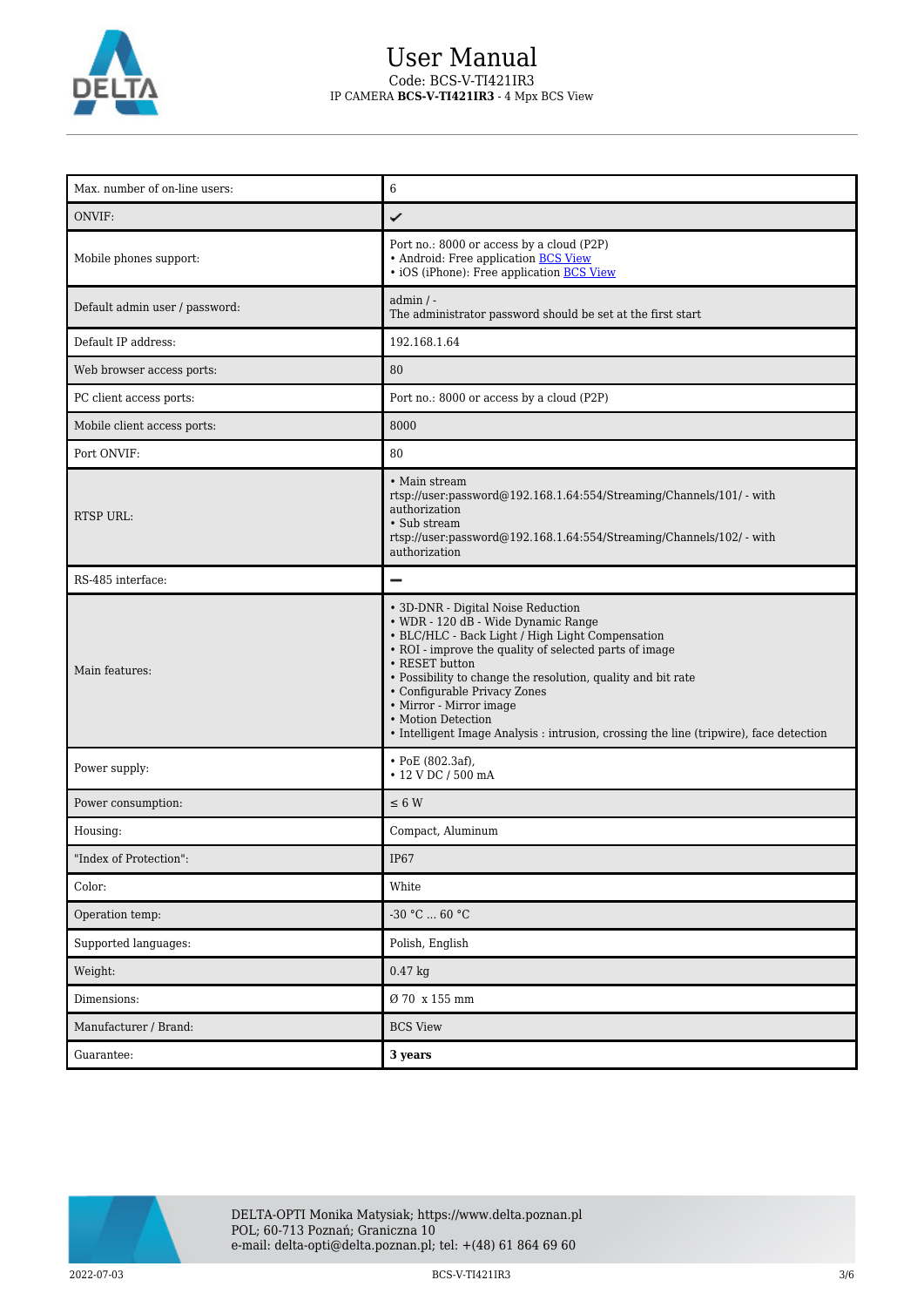



Side view:



Memory card slot:

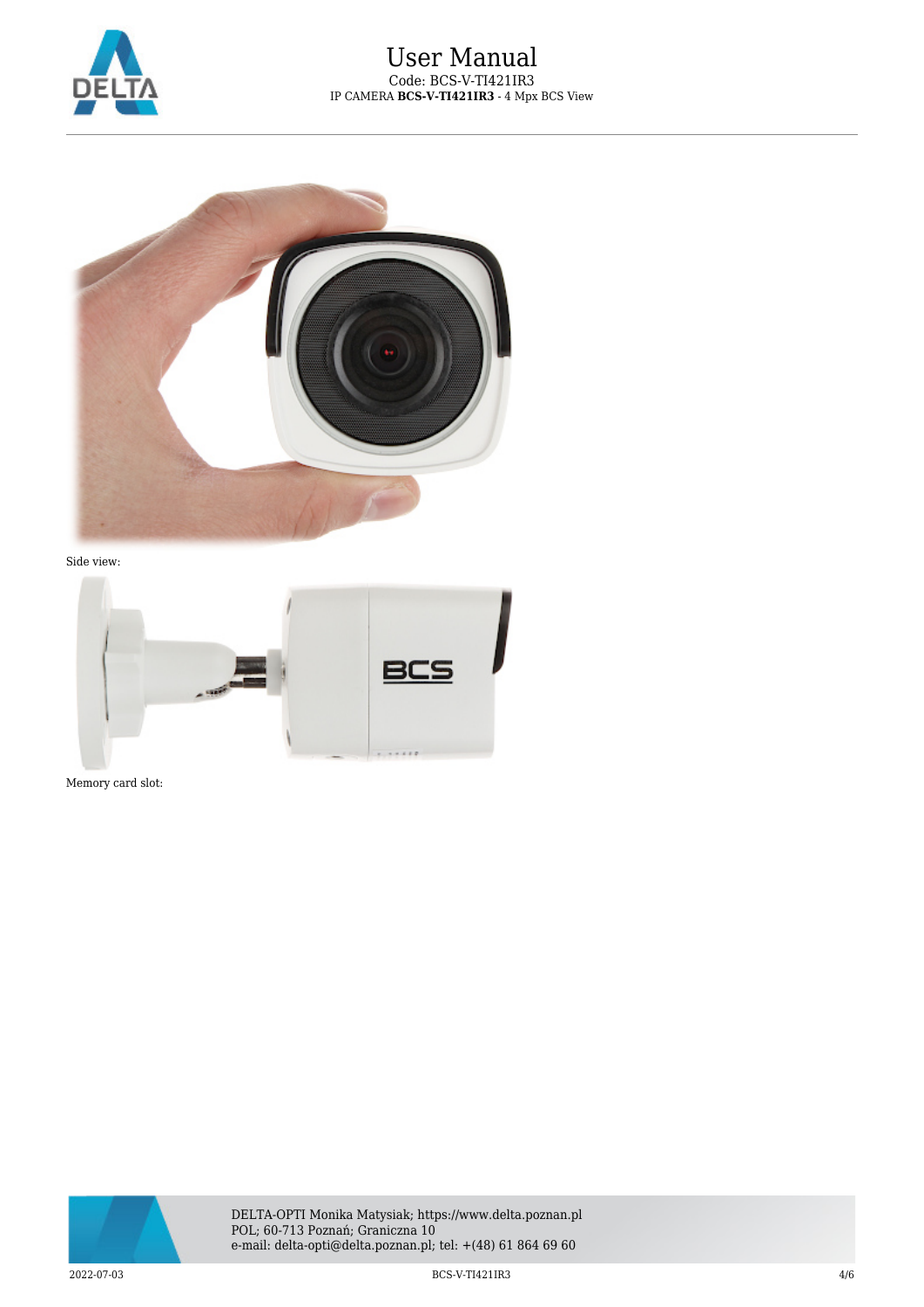



Camera mounting side view:



Mounting dimensions:



DELTA-OPTI Monika Matysiak; https://www.delta.poznan.pl POL; 60-713 Poznań; Graniczna 10 e-mail: delta-opti@delta.poznan.pl; tel: +(48) 61 864 69 60

2022-07-03 BCS-V-TI421IR3 5/6